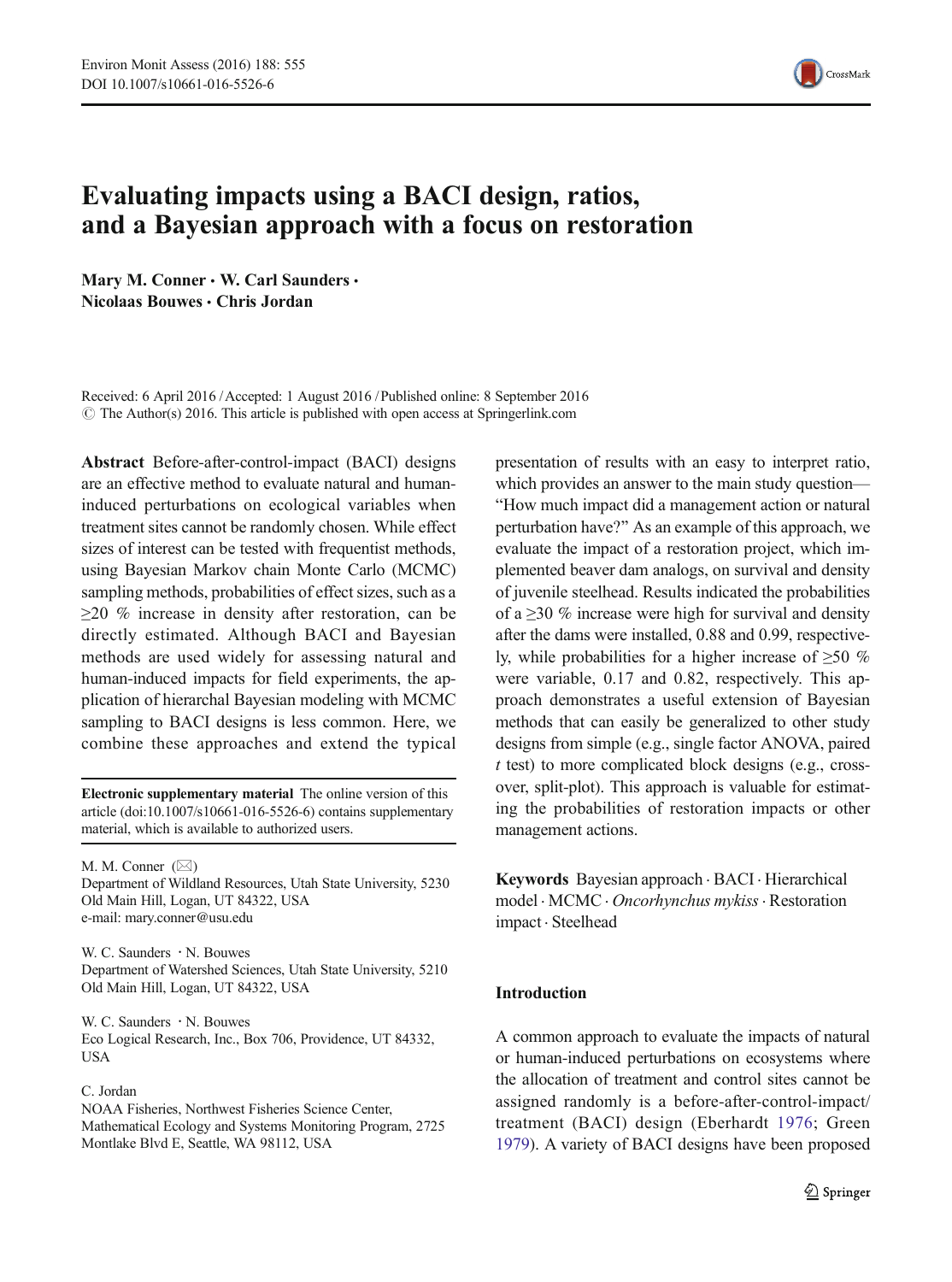to draw inferences about impacts (e.g., BACIPS, MBACI, and beyond-BACI, following the nomenclature of Downes et al. [2002\)](#page-12-0). A primary example and impetus for development of the method was evaluation of the impacts of a nuclear power plant on many ecological response variables, from zooplankton abundance (Mathur et al. [1980](#page-12-0); Bence et al. [1996\)](#page-11-0) to communities of macroinvertebrates and related physical variables (Schroeter et al. [1993](#page-13-0)). BACI designs continue to be used to evaluate impacts from natural perturbations (Russell et al. [2015](#page-13-0)) and management actions (Desrosiers et al. [2006;](#page-12-0) Louhi et al. [2010;](#page-12-0) Hanisch et al. [2013](#page-12-0)), as well as for a wide variety of smallerscale field experiments, including evaluating restoration actions (Rumbold et al. [2001](#page-13-0); Muotka and Syrjänen [2007](#page-12-0); Bousquin and Colee [2014](#page-11-0)). Similar to studies of larger-scale impacts, efficiently evaluating restoration activities is complicated because, in many cases, restoration actions cannot be implemented in randomly selected locations owing to factors such as access requirements and land ownership, and replication is often restricted due to limited numbers of potential restoration sites, cost of restoration, and logistical constraints.

Analysis of BACI designs has conventionally involved the use of general linear models (e.g., analysis of variance, see Downes et al. [2002\)](#page-12-0) or the use of intervention analyses (Carpenter et al. [1989](#page-11-0); Stewart-Oaten and Bence [2001\)](#page-13-0). A particularly useful modification is where impacted and control sites are treated as fixed effects and sampling is conducted at simultaneous (paired) time periods in treatment and control sites before and after perturbation (BACIPS; Stewart-Oaten et al. [1986;](#page-13-0) Underwood [1994\)](#page-13-0). Treatment effects for BACIPS designs are often estimated as the mean difference between treatment and control sites after the treatment minus the mean difference between treatment and control sites before the treatment  $(d_{\text{treat-control after}}-d_{\text{treat-control before}})$  (Stewart-Oaten et al. [1986;](#page-13-0) Bence et al. [1996](#page-11-0)), or via a treatment (control– treatment)  $\times$  time (before–after) interaction term (Russell et al. [2009;](#page-13-0) Popescu et al. [2012\)](#page-12-0). This design allows treatment impacts to be distinguished from background time effects shared by all sites, as well as from background differences between treatment and control sites (Popescu et al. [2012\)](#page-12-0). In essence, this design controls for spatial differences between treatment and control sites such that they do not have to be identical. Because of its applicability to restoration field experiments, here we focus on the BACIPS design.

Although the design works well for testing for perturbation effects in field experiments, the results (i.e., treatment minus control difference or significant interaction term) from BACIPS designs analyzed using frequentist statistical approaches typically lack meaningful probabilistic interpretation and are thus not easily understood by nonscientific audiences (Eberhardt [1976;](#page-12-0) Crome et al. [1996\)](#page-12-0). There is a continuum of interpretability of frequentist results, with  $P$  values being perhaps the least understandable to a lay audience and effect sizes and their confidence intervals being more accessible. However, the interpretation of confidence interval is also not intuitive: the interval the unknown true mean change would fall between at the frequency of the confidence level if the experiment were repeated. Bayesian approaches have advantages for interpretation. Because the Bayesian approach is explicitly conditioned on the observed data, Bayesian inference provides direct probability assessments of the response parameter that are more straightforward to interpret (e.g., probability of a % increase or decrease in population size) (Crome et al. [1996](#page-12-0); Wade [2000\)](#page-13-0). Moreover, the Bayesian approach has the flexibility to use posterior distributions to estimate a variety of comparisons (Wade [2000](#page-13-0)) and to report the probability of observing a range of effects sizes (Gelman et al. [2004;](#page-12-0) Kery [2010;](#page-12-0) King et al. [2010\)](#page-12-0). In addition, by conditioning on the data, not a specific hypothesis, and providing inference about a range of effect sizes, a Bayesian approach reduces the potential for type I and type II errors, a long-standing criticism of the analysis of BACI data (Mapstone [1995;](#page-12-0) Murtaugh [2002](#page-12-0)). If study results, particularly contentious ones, can be conveyed in a manner that is accessible, yet accurate, to both scientific and lay audiences alike, they are far more likely to be embraced by resource managers (Crome et al. [1996](#page-12-0)).

Here, we present a method with Bayesian interpretability to evaluate responses of treatment sites to natural perturbations or management actions via an adaptable proportional response variable combined with a Bayesian hierarchical model and Markov chain Monte Carlo (MCMC) sampling to estimate the probability of observing different effect sizes. To demonstrate these techniques and highlight their usefulness for evaluating restoration actions, we use a dataset from a BACIPS field experiment combined with a Bayesian MCMC approach to evaluate the effectiveness of a river restoration project to increase juvenile steelhead (Oncorhynchus mykiss) survival and density. While we use a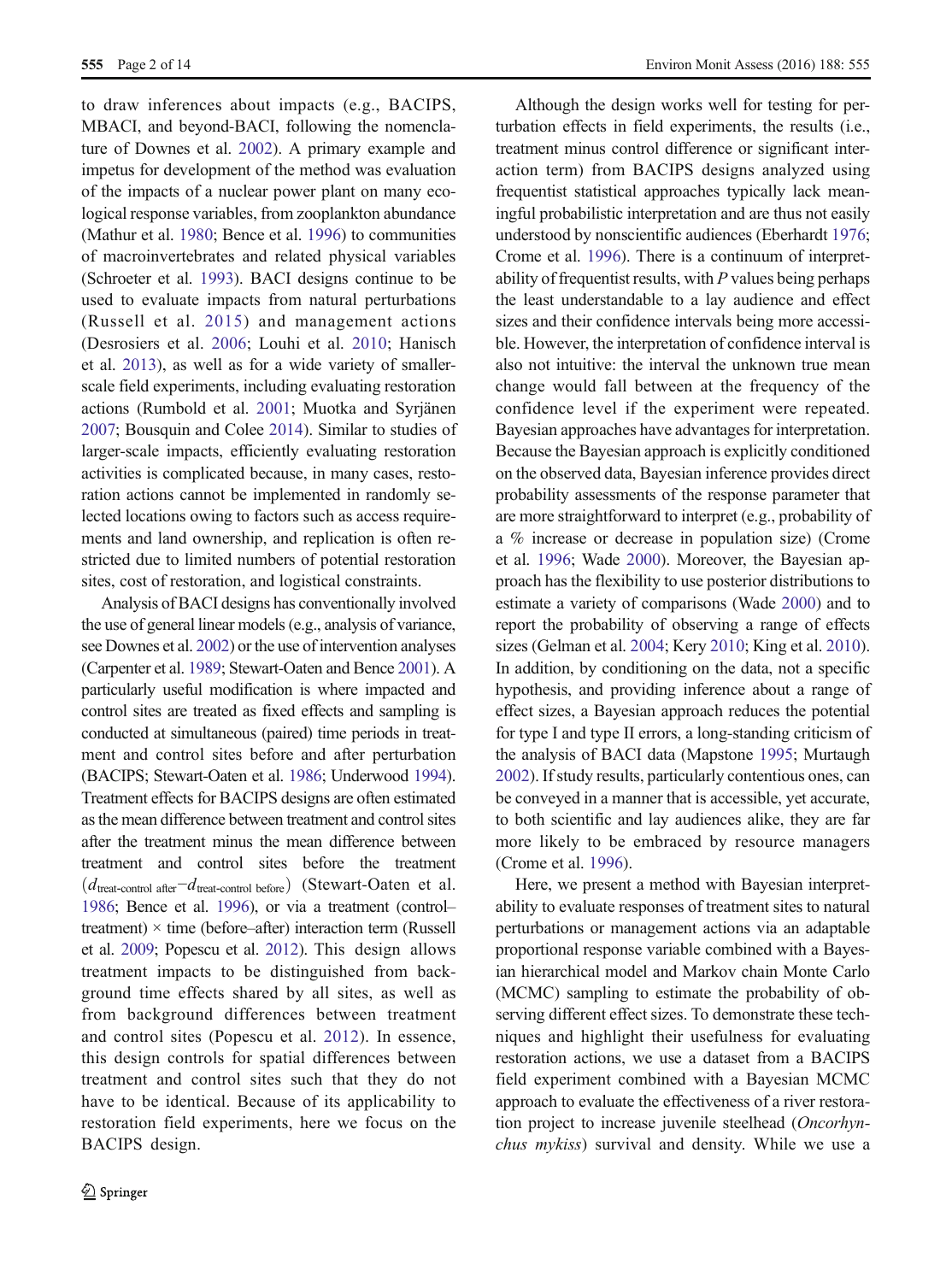<span id="page-2-0"></span>particular study design here (BACIPS), this approach can be readily adapted for a wide variety of statistical study designs, from simple (e.g., single factor ANOVA, paired  $t$  test) to more complicated block designs (e.g., crossover, split-plot).

# Materials and methods

# Study area and field sampling

The data used to demonstrate this analysis method were collected in Bridge Creek and Murderers Creek, tributaries to the John Day River and part of the larger Columbia River Basin (Fig. 1). The John Day River is occupied by federally threatened steelhead that spawn in both Bridge and Murderers creeks. After emergence, these tributaries provide rearing habitat for juvenile steelhead (anadromous life history of O. mykiss) as well as rainbow trout (resident life history of O. mykiss). Owing to historical land use practices, extensive portions of Bridge Creek have undergone substantial downcutting, resulting in a narrow incised straightened channel that lacks habitat complexity necessary to support robust O. mykiss populations. In an attempt to aggrade the channel by capturing fine sediments and ultimately increase channel complexity, beaver dam analogs (BDAs) spanning tributary channels were constructed within four treatment reaches on Bridge Creek (Pollock et al. [2014;](#page-12-0) Bouwes et al. [2016](#page-11-0)). This restoration strategy assumed that BDAs and subsequent colonization by resident beaver would increase both the total surface area available to juvenile O. mykiss as well as increase habitat complexity available for juvenile fish (Bouwes et al. [2016\)](#page-11-0). The BDAs were installed during December 2009. The control watershed, Murderers Creek, was chosen because it is a stream of similar size, discharge, and gradient and resides in the same biome as the treatment watershed (Bridge Creek).

Mark-reencounter sampling was conducted from January 2007 through September 2012 to estimate seasonal survival and density of juvenile steelhead. More complete descriptions of the study area and sampling methods are provided in Tattam et al. ([2013\)](#page-13-0) and



Fig. 1 Study sites in Bridge and Murderers creeks, located in the John Day River Basin, OR, USA. Open circles indicate sites used for both analysis of abundance and survival data, while *filled circles* indicate additional sites used only for analysis of survival data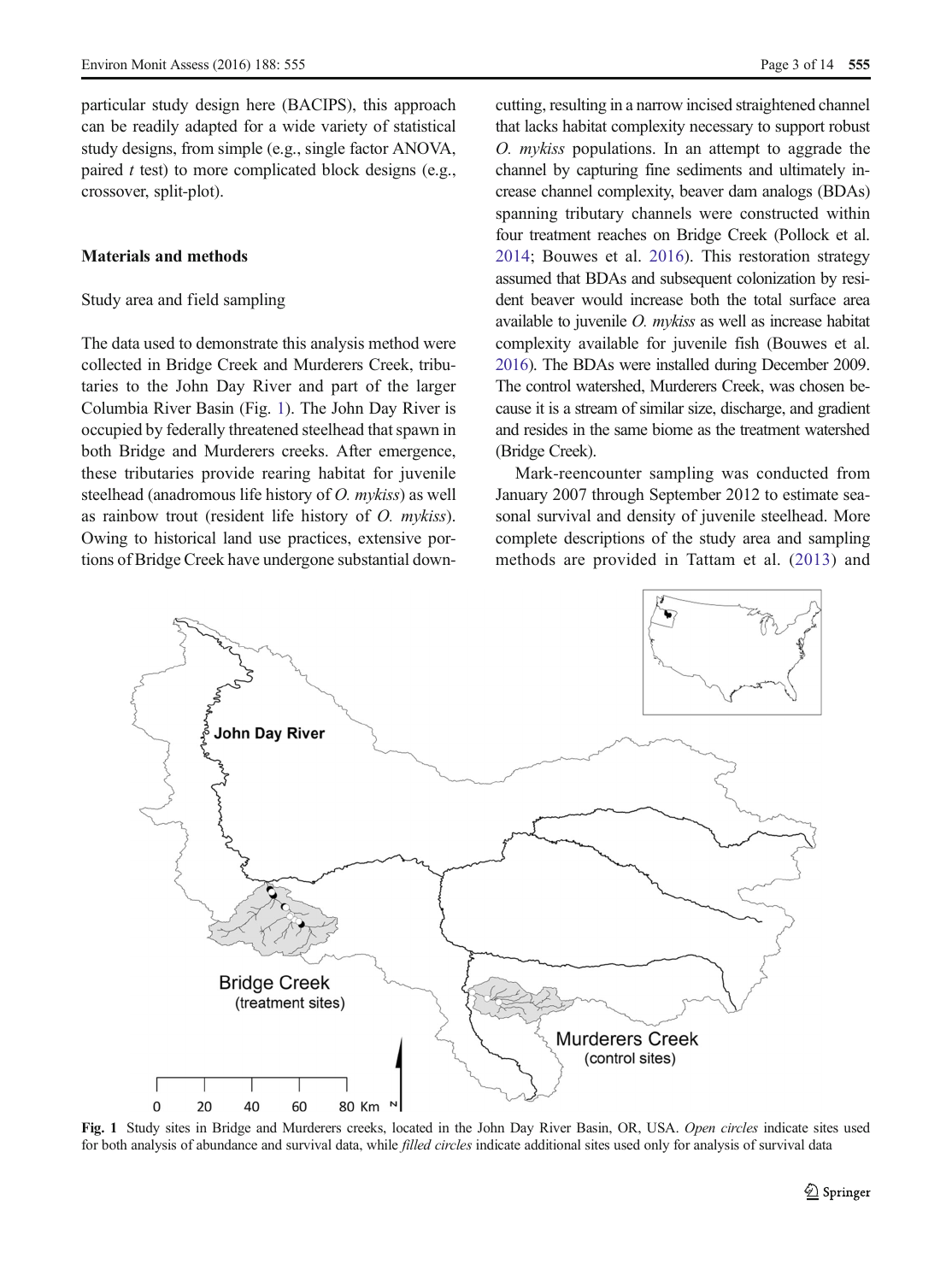<span id="page-3-0"></span>Pollock et al. ([2012](#page-12-0)). Juvenile steelhead were captured by electroshocking at permanent sites that ranged from 500 to 1000 m long. All steelhead greater than 60 mm were tagged with passive integrated transponders (PITs) and released at the site of capture. In the Bridge Creek, the treatment watershed, 13 sites (four in the treatment reaches and nine in nontreated reaches) were sampled throughout watershed over the study period. Because fish can move between sites, we considered all sites in the watershed to be treatment sites. In the lower portion of Bridge Creek, in four of the sites, an insufficient number of fish could be tagged to obtain accurate density estimates, and thus were not included in the density analyses. In Murderers Creek, which served as the control watershed, three sites were sampled in its lower portion (Fig. [1\)](#page-2-0). Sites were sampled on two consecutive days (closed-capture sessions), and each site was revisited during three seasons, generally representing summer (June), fall (September), and winter (December–January). The entire sampling period within a season was relatively short, averaging 1 to 2 weeks (in order to sample all sites), with each site having approximately the same period of time between closed-capture sessions (although period length varied from season to season). This yielded three biologically relevant seasons for survival rates—summer (June–September), fall (October–December), and winter/spring (January– May; Table 1)—and three estimates of population abundance for each year (Table 1).

## Statistical methods

The overall goal of this study is to demonstrate the use of a Bayesian approach to estimate the probability of observing different restoration treatment effect sizes for a BACIPS study for parameters of different scales (i.e., one constrained 0–1 and the other not). To do this, we generated the best estimates of juvenile steelhead survival and density before and after the restoration action was implemented on treatment and control watersheds, and then used these to estimate probabilities of increases or decreases in response to the restoration.

# Survival

We generated encounter histories for each individual PITtagged fish from active tagging, mobile antenna surveys, and continuous detections from passive instream antenna (PIA) arrays, located in four locations in Bridge Creek and one location in Murderers Creek. Separate encounter histories were generated for treatment and control watersheds. Because continuously collected detections by PIAs

| Year | Season | Impact period | Start              | End                | Total days |
|------|--------|---------------|--------------------|--------------------|------------|
| 2007 | Spring | <b>Before</b> | June 4, 2007       | September 1, 2007  | 89         |
| 2007 | Fall   | Before        | September 1, 2007  | November 28, 2007  | 88         |
| 2008 | Winter | Before        | November 28, 2007  | June 1, 2008       | 186        |
| 2008 | Spring | <b>Before</b> | June 1, 2008       | September 1, 2008  | 92         |
| 2008 | Fall   | <b>Before</b> | September 1, 2008  | December 12, 2008  | 102        |
| 2009 | Winter | <b>Before</b> | December 12, 2008  | June 10, 2009      | 180        |
| 2009 | Spring | <b>Before</b> | June 10, 2009      | September 14, 2009 | 96         |
| 2009 | Fall   | <b>Before</b> | September 14, 2009 | January 22, 2010   | 130        |
| 2010 | Winter | After         | January 22, 2010   | June 9, 2010       | 138        |
| 2010 | Spring | After         | June 9, 2010       | September 13, 2010 | 96         |
| 2010 | Fall   | After         | September 13, 2010 | January 24, 2011   | 133        |
| 2011 | Winter | After         | January 24, 2011   | June 24, 2011      | 151        |
| 2011 | Spring | After         | June 24, 2011      | September 16, 2011 | 84         |
| 2011 | Fall   | After         | September 16, 2011 | January 10, 2012   | 116        |
| 2012 | Winter | After         | January 10, 2012   | June 21, 2012      | 163        |
| 2012 | Spring | After         | June 21, 2012      | September 11, 2012 | 82         |

Table 1 Seasonal periods over which juvenile steelhead survival was estimated on Bridge and Murderers creeks before and after construction of BDAs on Bridge Creek, OR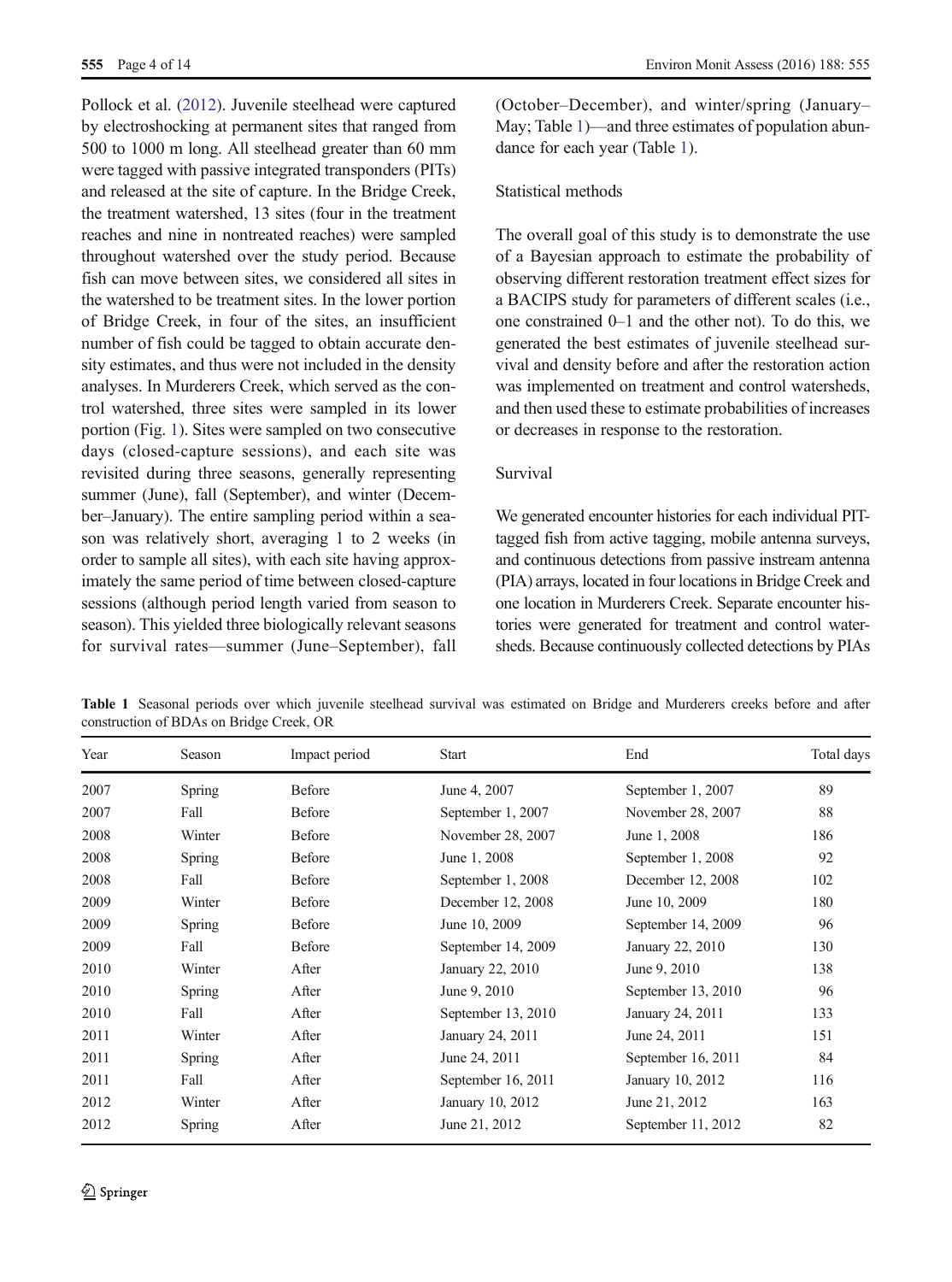were an important method for reencountering PIT-tagged fish, we used the Barker model (Barker [1997](#page-11-0)) rather than a Cormack-Jolly-Seber (CJS) model to estimate survival. We censored encounter histories for fish detected leaving tributaries (resighted at terminal antenna arrays) to reduce bias in survival estimates owing to permanent emigration (Horton and Letcher [2008;](#page-12-0) Conner et al. [2014](#page-11-0)). We used Program MARK (White and Burnham [1999;](#page-13-0) White et al. [2001\)](#page-13-0) to analyze these data.

Because seasonal periods  $(t)$  were of slightly unequal length (Table [1\)](#page-3-0), we standardized survival estimates  $(S_t)$ to a 3-month period (e.g.,  $S_t = 0.6$  is probability animal survived for 3 months) using unequal time intervals in Program MARK (White et al. [2001](#page-13-0)). There were eight seasons pre-restoration and seven seasons postrestoration over which survival was estimated (the last survival estimate was not used because it was confounded with resight probabilities). Because the study was designed as a BACIPS study, we analyzed data from treatment and control watersheds separately and left estimates of  $S_t$  unconstrained in all models. That is,  $S_t$ was estimated for each season before and after implementation of the BDAs for control  $(S_{t \text{ control}})$  and treatment watersheds  $(S_t)_{\text{treat}}$ . Before proceeding with a hierarchical model for  $S_t$  using a Bayesian approach, we wanted to find the best model for the other parameters in the Barker model (e.g., p, R, F, etc.). To this end, we constructed a series of more parsimonious models for all other model parameters in the Barker model (see Supplemental Information for the details of model construction and model sets) and used the top model structure (i.e., model with the lowest AICc; Lebreton et al. [1992](#page-12-0); Burnham and Anderson [2002\)](#page-11-0) from which to estimate posterior distributions of  $S_t$ . Note that we did not use model averaging as part of the analysis because it would be a much more complex approach. That is, we would need to do MCMC simulations for each model in the set, and then apply the model weight and average across the 5000 simulations for each model, and then do the averaging across time periods (and sampling sites for abundance); this was beyond the scope of what we wanted to highlight for this paper.

We used a Bayesian hierarchical model with hyperdistributions to estimate mean survival and get "shrinkage" estimates for  $S_t$  for treatment and control groups by before and after periods  $(e.g., \tilde{S}_{control, before}, \tilde{S}_{treat, after})$ . That is, we specified four hyperparameters. For these hyperdistributions, we used MCMC sampling implemented in Program MARK to generate posterior distributions of  $S_t$  control and  $S_t$  treat, which were shrinkage estimates that we used for estimating ratios to evaluate the treatment effect as described below. Because this was the first time, we analyzed the data using a BACI model and because we used different subsets of the data for previous analyses, we used uninformative "flat" priors for the hyperpriors of the four estimates of mean survival (S):

$$
\tilde{S} \sim N(\mu, \sigma)
$$

$$
\mu \sim N(0, 100)
$$

 $\frac{1}{\sigma^2} \sim \gamma(0.001, 0.001)$ 

where  $\gamma$  represents a gamma distribution. In addition to the parameters included in hyperdistributions, there were additional "nuisance" parameters  $(\theta)$  in the Barker model (e.g., recapture probability, resighting probability, etc; see Supplemental information for Barker model parameter specification). These parameters also require a prior distribution. All additional model parameters were logit transformed to constrain the real estimates to be between 0 and 1. For these, we used a normal prior on the logit scale:

 $logit(\theta) \sim N(0, 1.75)$ ,

which is a relatively flat prior when back transformed to the real 0–1 scale (2.5th and 97.5th percentiles of approximately 0.02 and 0.98, with a uniform distribution between those percentiles when back transformed). We assessed convergence of the Markov chains by visual inspection of the trace ofMCMCchains ofthe posterior samples ofthe parameters and by using the Gelman-Rubin statistic, R-hat (Gelman et al. [2004](#page-12-0)). For each parameter, we used ten chains of 1000 each and used a threshold of R-hat <1.1 to indicate adequate sampling of the posterior distribution. Based on diagnostics in Program MARK's MCMC routine (Cooch and White [2016\)](#page-11-0), we determined posterior distributions needed to be thinned and accordingly saved every sixth sample to achieve first-order Markovian independence. We used 1000 burnin samples and kept 5000 samples afterthinning.

To estimate treatment effects for this BACIPS study, we used the posterior distributions of  $S_t$  to estimate the posterior distribution of the ratio of treatment to control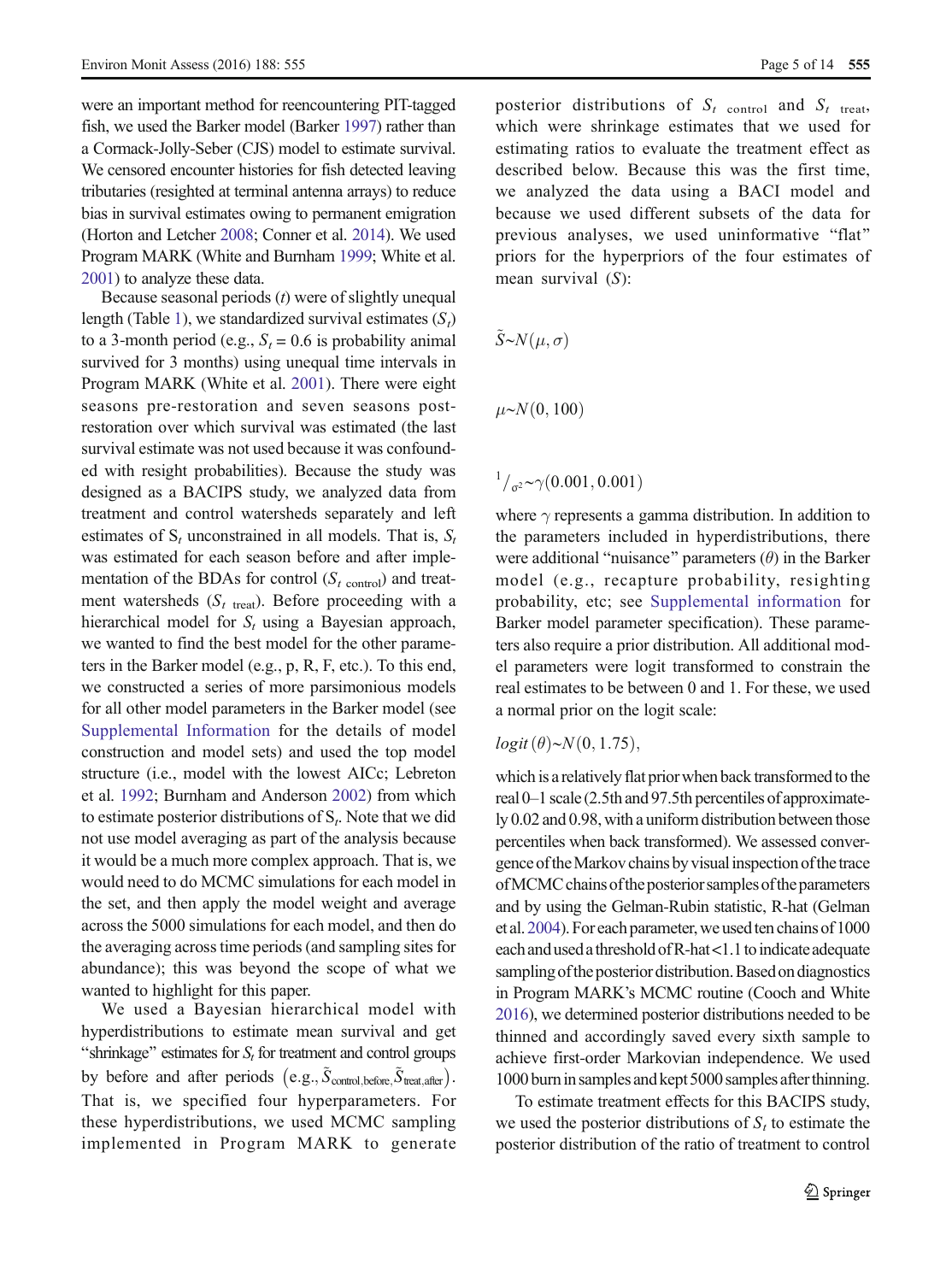watersheds  $(R_t_{t|c})$  as  $R_t_{t|c} = S_t_{t}$  treat  $S_t$  control) for each time period. We then estimated the posterior distribution of the treatment effect for survival  $(R<sub>S BACI</sub>)$  as  $R_{S \text{ BACI}} = \overline{R}_{t|c \text{ after}} / \overline{R}_{t|c \text{ before}}$ . That is, for each MCMC sample, we calculated the mean ratio from the seven seasons after the BDAs were installed and the mean ratio from the eight seasons before the BDAs were installed, and then divided them. Note that because the ratios were log-normally distributed, we did all calculations on the log scale, and then back transformed the final  $R_{S \text{ BACI}}$  for each MCMC sample. We estimated the median and 2.5 and 97.5 percentiles for the distribution of  $R_{S\text{ BACI}}$ .

#### Density

Abundance for each site was estimated from the two closed-capture sessions, which occurred at the start of each of the seasonal time periods described above for survival (Table [1](#page-3-0)), except for one additional capture session that occurred pre-treatment in January (winter) 2007. Thus, for each closed-capture session, a fish could have a 10 (captured the first session but not captured the second session), 11 (captured the first session and captured the second session), or 01 (not captured the first session but captured the second session) encounter history. We summarized these encounter histories for each of the two closed-capture sessions across sites for each time period (season). There were 18 abundance estimates, 10 before and 8 after BDAs were installed for each site. There were three additional abundance estimates relative to survival because there was an additional closed-capture session at the start of the study, survival could not be estimated for the last seasonal period, as discussed above, and survival is an interval estimate (i.e., there is one survival estimate between two closedcapture sessions/estimates).

We used a Bayesian MCMC approach to generate a posterior distribution of abundance (N) for each site and time period based on number of unique individuals captured (n) and capture probability. We used closedcapture model  $M_0$  (Otis et al. [1978\)](#page-12-0) and a data augmentation procedure (Royle and Dorazio [2012\)](#page-12-0) for closedcapture models following Royle et al. [\(2007\)](#page-12-0). We augmented each sample  $(n)$  by 500  $(z)$  because this was more than twice any empirical abundance estimate for any of the study sites. This augmentation provided, in essence, a relatively uninformative prior (i.e.,  $M = z + n$ ,

and  $N \sim \text{DU}(0, M)$  where  $\text{DU} =$  discrete uniform distribution; for details, see Royle and Dorazio [2012](#page-12-0)). To obtain a posterior distribution of site abundances, we used WinBUGS (Lunn et al. [2000](#page-12-0)), called from matbugs (available from <http://code.google.com/p/matbugs/>) in MATLAB (v. R2012b; MATLAB\_8.0 [2012](#page-12-0)). We ran model  $M_0$  for each site and time period using 20,000 MCMC samples after discarding the first 1000 samples as burn in for each of three chains. We thinned by saving every third sample to reduce autocorrelations between samples; thus, we retained 5000 samples. We determined if the Markov chains converged using the Gelman-Rubin statistic (called Brooks-Gelman-Rubin statistics in WinBUGS), R-hat (Gelman et al. [2004\)](#page-12-0). For each site and period, we used three chains of 5000 each and used a threshold of R-hat <1.1 for N to indicate adequate sampling of the posterior distribution.

From the posterior distributions of abundance, we generated posterior distributions of density  $(D)$  for each site as fish/100 m by dividing each abundance estimate by the site length and then standardizing to 100 m. To generate one estimate per time period for treatment and control sites, we averaged the log of the density estimates across treatment and control sites for each time period. We did this for each MCMC sample to generate a posterior distribution of average density for treatment and control watersheds for each period. Then, similar to survival, we used the ratio of these estimates to estimate treatment effects for this BACIPS study. That is, we calculated the ratio of the treatment to control watersheds  $(R_t_t)$  as  $R_t_t$  tic  $=$   $\overline{D}_t$  treat  $\overline{D}_t$ control) for each time period. We then estimated the posterior distribution of the treatment effect for density  $(R_{D \text{ BACI}})$  as  $R_{D \text{ BACI}} = \overline{R}_{t|c}$  after  $\overline{R}_{t|c}$  before. That is, for each MCMC sample, we calculated the mean ratio from the eight seasonal periods after BDAs were installed and the mean ratio from the ten seasonal periods before the BDAs were installed, and then divided them. Note that because the ratios were log-normally distributed, we did all calculations on the log scale, and then back transformed the final  $R_{D \text{ BACI}}$  for each MCMC sample. We estimated the median and 2.5 and 97.5 percentiles for the distribution of  $R_D$  BACI.

## Results

We used 5728 and 2410 marked juvenile steelhead on treatment and control watersheds before beaver dam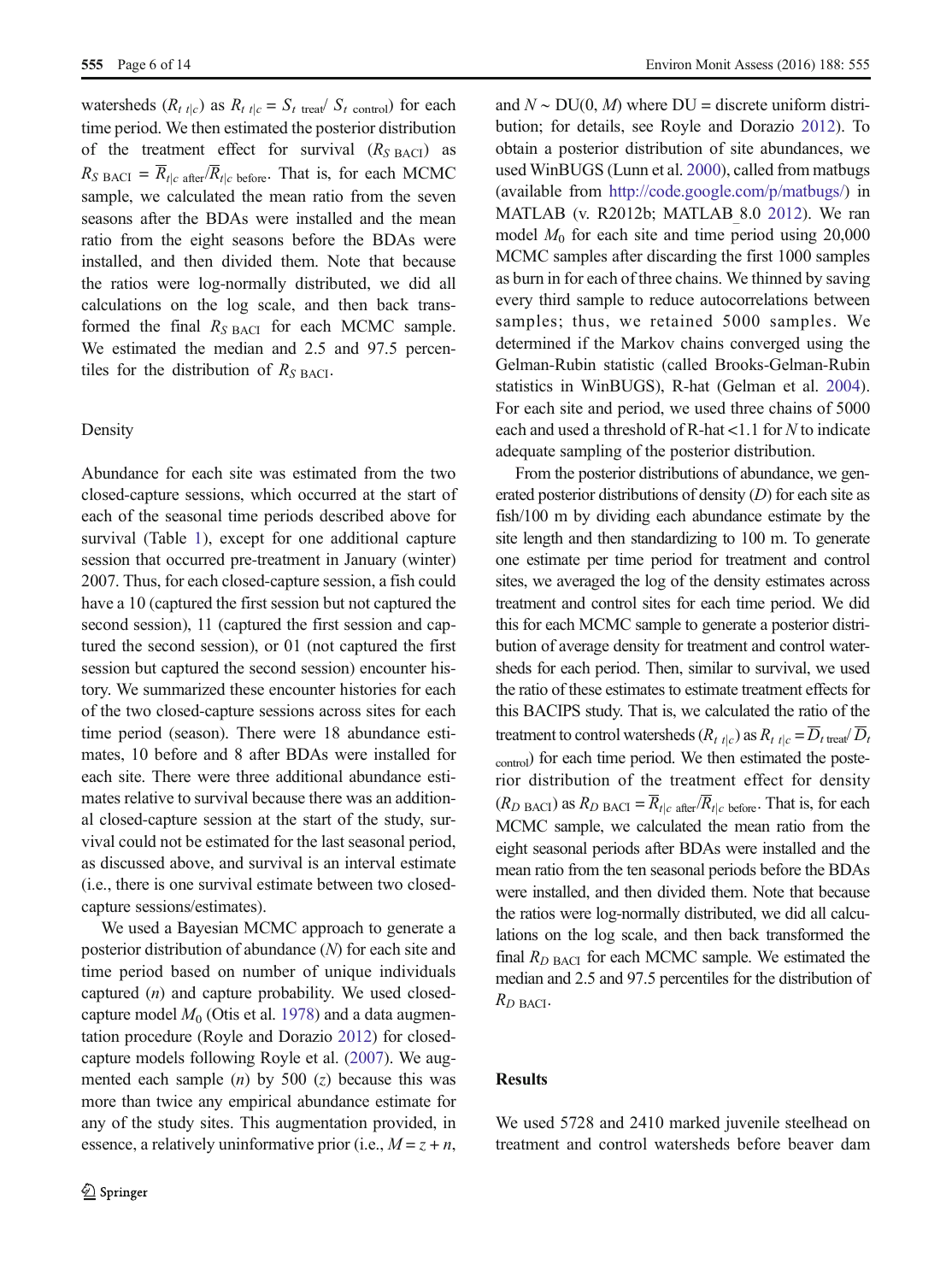analogs were installed, and 7892 and 2227 after, for the analysis of survival. The Barker global model of survival fit adequately (i.e., there was not significant overdispersion or underdispersion);  $c = 1.15$  for the control watershed data set and  $c = 1.21$  for the treatment watershed. Because  $c > 1$ , we corrected and used OAICc for subsequent survival analyses. Survival estimates from the top-ranked model showed seasonal temporal variation for treatment and control watersheds, with the control watershed showing a consistent pattern of lower winter and higher spring and fall survival (Fig. 2a). Despite the temporal variation, the average survival on the treatment watershed increased after installation of the BDAs, relative to the control watershed (Fig. 2b);  $\overline{R}_{t|c}$  before = 0.83 and  $\overline{R}_{t|c}$  after = 1.13, which resulted in an overall treatment effect  $R_{S \text{ BACI}} = 1.36$ . This indicates that survival on the treatment watershed increased, on average, 36 % after the beaver dam analogs were installed, relative to survival on the control watershed.

We used 4441 and 2440 marked juvenile steelhead on treatment and control sites before BDAs were installed, and 4955 and 1636 after for the analysis of density. Recapture rates were very similar for treatment and control sites both before (0.12 for both treatment and control) and after the

Fig. 2 The a 3-month juvenile survival probability of steelhead and b the ratio of survival on treatment sites to control sites for each period (gray line), and the geometric mean of the ratios (black line) before and after BDAs were installed in Bridge Creek, OR, 2007–2012. For b, the shaded area represents the 95 % credible interval and the dashed line represents no treatment effect between control and treatment sites during the before or after periods; values above the dashed line indicate survival was higher on treatment sites relative to control sites, and values below indicate survival was lower on treatment sites relative to control sites

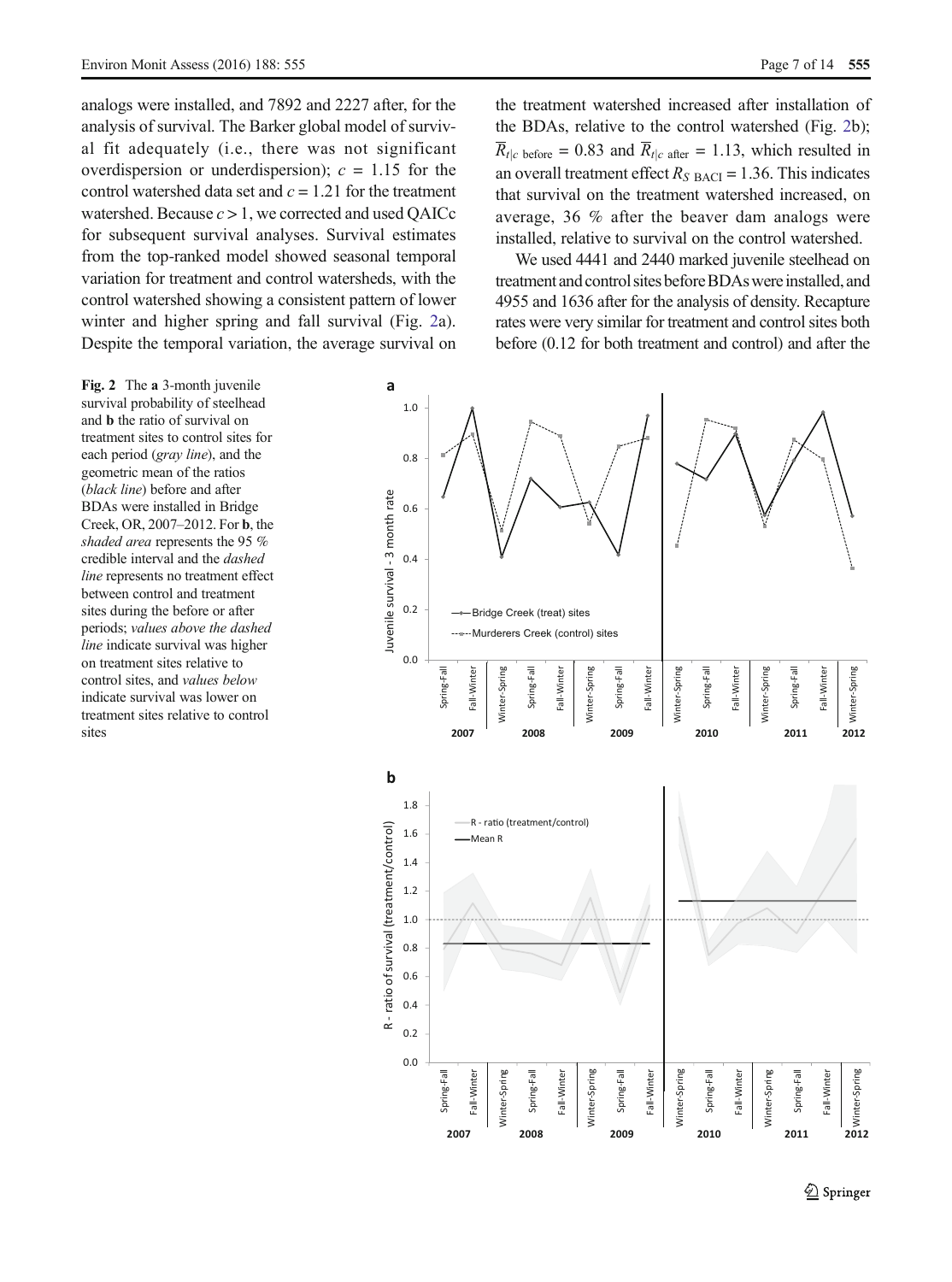installation of BDAs (0.07 treatment and 0.10 control). Similar to survival, density estimates showed seasonal variation for treatment and control watersheds, with the control watershed showing a consistent pattern of lower winter and higher spring and fall density (Fig. 3a). The average density on the treatment watershed also increased after installation of the BDAs, relative to the control watershed (Fig. 3b);  $\overline{R}_{t|c}$  before = 0.60 and  $\overline{R}_{t|c}$  after = 0.95, which resulted in an overall treatment effect  $R_{D \text{ BACI}} = 1.58$ . This indicates that density on treatment watershed increased, on average, 58 % after the BDAs were installed, relative to density on the control watershed.

Fig. 3 The a density of steelhead and b the ratio of density on treatment sites to the control sites for each period (gray line), and the geometric mean of the ratios (black line) before and after BDAs were installed in Bridge Creek, OR, 2007–2012. For b, the shaded area represents the 95 % credible interval and the dashed line represents no treatment effect during the before or after periods; values above the dashed line indicate density was higher on treatment sites relative to control sites, and values below indicate density was lower on treatment sites relative to control sites

The posterior distributions of  $R_{S \text{ BACI}}$  and  $R_{D \text{ BACI}}$ indicate a zero probability that survival or density decreased after the BDAs were installed (Fig. [4](#page-8-0)). Note that a decrease would have been indicated by  $R_{\text{BACI}}$  <1. After BDAs were installed, the probability of an increase of ≥30 % on the treatment watershed relative to the control watershed was high for both survival (0.88) and abundance (0.99; Table [2\)](#page-9-0). The largest difference in the impact of the BDAs was for the probability of a ≥50 % increase; for survival it was only 0.17, while for abundance it was 0.82 (Table [2](#page-9-0) and shown by shaded areas, Fig. [4](#page-8-0)). The posterior distribution of  $R_{D \text{ BACI}}$  was

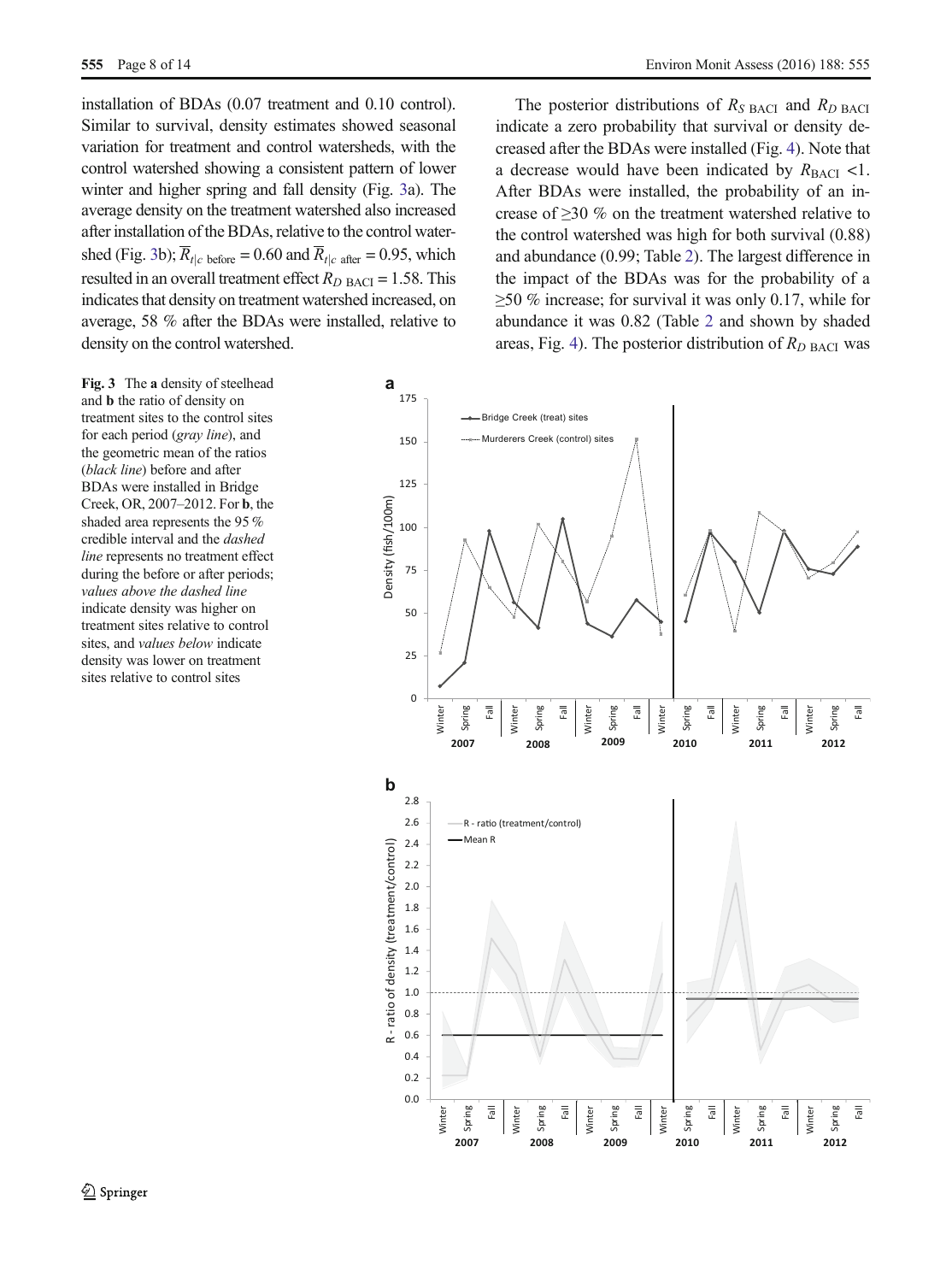<span id="page-8-0"></span>Fig. 4 Distribution of the relative change  $(R<sub>BACI</sub>)$  in a juvenile survival and b density of steelhead in Bridge Creek, OR, 2007–2012. The relative change is the ratio of the geometric mean of the ratios (for each period) of survival and density on treatment sites (Bridge Creek) relative to control sites (Murderers Creek), with the ratio after divided by the ratio before BDAs were installed. Relative change >1 indicates an increase on treatment sites relative to control sites after the BDAs were installed relative to before the dams were installed, while values of <1 indicate a decrease on treatment sites relative to control sites after the BDAs were installed relative to before they were installed. The shaded columns are an example showing the probability that survival or density increased by ≥50 %



shifted to the right relative to  $R<sub>S</sub>$  BACI, and so density showed higher probabilities of greater potential increases after the installation of BDAs compared to survival (Fig. 4 and Table [2](#page-9-0)). The variation in relative change was also greater for density than survival; the posterior distribution CI width was 43 % wider for density compared to survival (Fig. 4).

# Discussion

Our results demonstrate a useful extension of Bayesian methods to estimate probabilities of different effect sizes for BACI style study designs. Here, for two different population parameters that had output that differed in distribution and magnitude, we quantified the probability that restoration had a negative or positive impact. In addition, we can readily evaluate different levels of impact. For example, the probability that BDAs increased both survival and density of juvenile steelhead by  $\geq$ 50 % was 0.17 and 0.8[2](#page-9-0), respectively (Table 2), and we can compare this to the probability of a more moderate increase of  $\geq$ 30 % (0.88 and 0.99, respectively; Table [2\)](#page-9-0). Indeed, the output metrics from a posterior distribution are flexible, and metrics such as presented here are intuitive to restoration and other management concerns and well adapted for decision making (Wade [2000](#page-13-0)).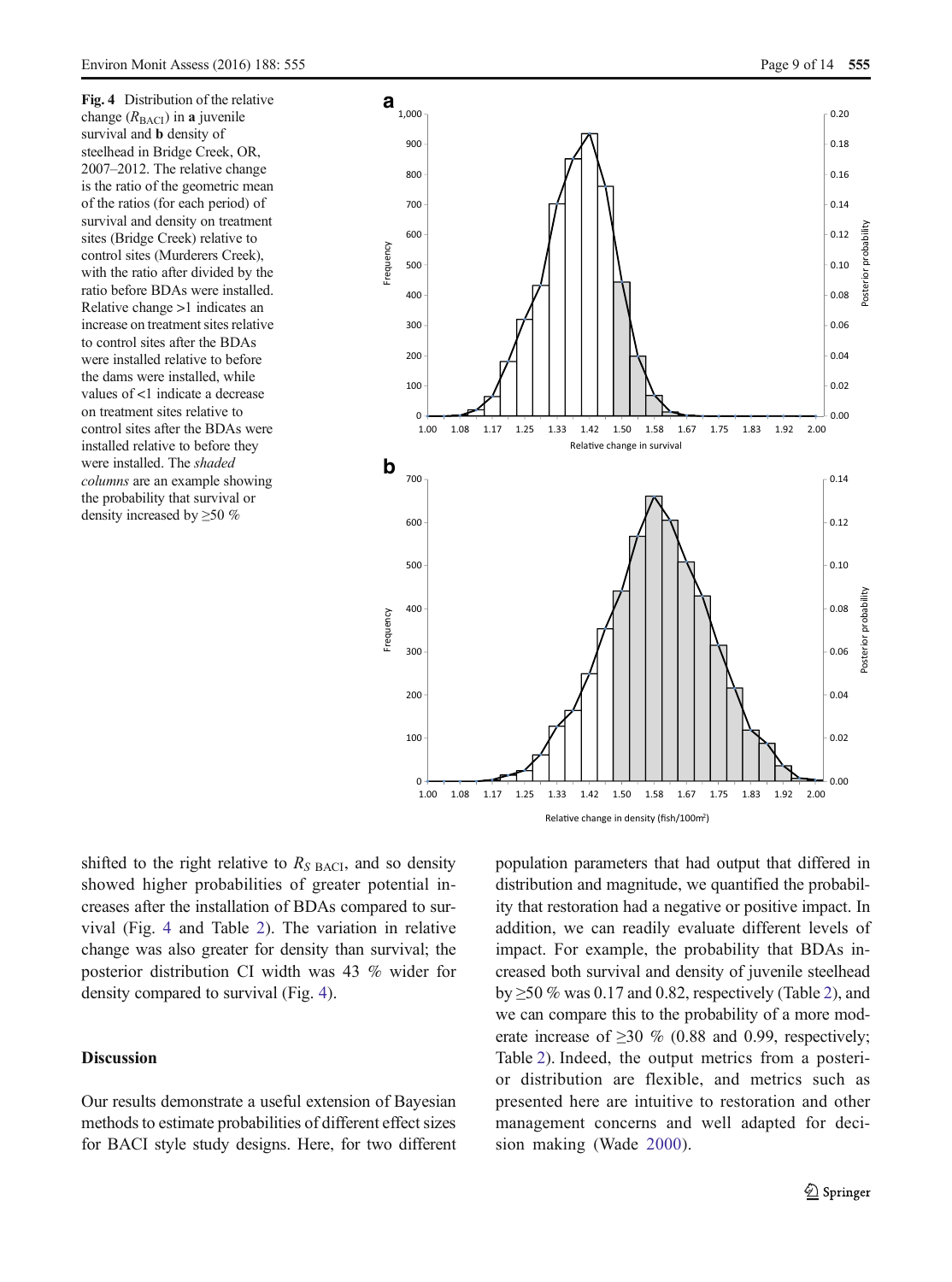| Parameter | $\geq$ %       | $\geq$ 20 % | $\geq$ 30 % | $\geq 50\%$ | $\geq 100 \%$ |
|-----------|----------------|-------------|-------------|-------------|---------------|
| Increase  |                |             |             |             |               |
| Survival  | $1.00^{\rm a}$ | 0.99        | 0.88        | 0.17        | 0.00          |
| Density   | 1.00           | 1.00        | 0.99        | 0.82        | 0.00          |
| Decrease  |                |             |             |             |               |
| Survival  | 0.00           | 0.00        | 0.00        | 0.00        | 0.00          |
| Density   | 0.00           | 0.00        | 0.00        | 0.00        | 0.00          |
|           |                |             |             |             |               |

<span id="page-9-0"></span>Table 2 Estimates of the probability juvenile survival and density increased or decreased a given percentage after BDAs were installed on study sites in Bridge Creek, OR, 2007–2012

<sup>a</sup> Probabilities are based on a posterior distribution of relative change ( $R$ <sub>BACI</sub>), which is the geometric mean of the ratios (for each period) of survival and density on the treatment watershed (Bridge Creek) relative to the control watershed (Murderers Creek), with the ratio after divided by the ratio before BDAs were installed

The combination of a ratio test statistic and the Bayesian approach yields results that are directly applicable to restoration and management questions (as well as for evaluating natural perturbation impacts). First, using a Bayesian MCMC approach to estimate this test statistic is particularly useful because the posterior probability distribution of the treatment effect  $(R_{\text{BACI}})$  can be used to directly draw inferences about the probability that there was a change in the response variable, given the observed data (Crome et al. [1996](#page-12-0)). Secondly, using a Bayesian approach provides accurate estimates of variation for the ratios (or any contrast, including nonlinear contrasts, of interest), whereas approaches to estimate variance from combined or transformed variables, such as the Delta method, can yield poor estimates where the function is nonlinear (Cooch and White [2016](#page-11-0)) or when the variance in the measured response is relatively large (e.g.,  $CV > 20-50$  %; Zhou [2002\)](#page-13-0).

Additionally, using a test statistic that is a ratio of treatment to control observations provides directly interpretable effects in terms of the percent response of treatment sites, relative to control sites, after a restoration action was implemented relative to before period ( $R_{\text{BACI}}$ ). Thus, if  $R_{\text{BACI}} = 1.28$ , there was a 28 % increase in the response variable in the treatment watershed after manipulation. As ratios provide an interpretation based on proportional responses, effect sizes are directly comparable across multiple response variables, relative to management targets or biologically reasonable responses, which can vary in both magnitude (daily growth versus animal abundance) and domain (e.g., survival [0–1] versus density [positive numbers]). Thus, while the mechanisms for changes in density (reproduction, mortality, immigration, emigration) and survival

(mortality) following manipulation differ significantly, a ratio test statistic can be used to draw inference about the probability a manipulation would achieve management goals with different effect sizes across response variables in a consistent and easily comparable manner. For example, here we can easily compare the probabilities of restoration targets such as a 50 % increase in density (0.82) and a 20 % increase in survival (0.99). However, while a ratio test statistic provides a useful metric to quantify changes in a response variable following manipulations and facilitates comparison of observed effect sizes from multiple response variables or potential study targets, it does not directly imply biological significance of that response to a population of interest. For example, the impacts of a 20 % increase in juvenile steelhead survival following BDA installation on the population as a whole is dependent on the survival rate prior to manipulation and would need to be evaluated using a population projection model, to put it within the context of other demographic constraints.

Since the initial proposal of before-after (Box and Tiao [1965\)](#page-11-0) and BACI (Green [1979\)](#page-12-0) designs, the development of more sophisticated study designs, including the paired BACIPS (Stewart-Oaten et al. [1986\)](#page-13-0), beyond-BACI (Underwood [1994](#page-13-0)), and multiple BACI (MBACI; Keough and Quinn [2000](#page-12-0)), has spawned an unresolved debate about the most appropriate study design to draw inferences from field studies involving nonrandom assignment of unreplicated treatments (Reckhow [1990;](#page-12-0) Underwood and Chapman [2003;](#page-13-0) Webb et al. [2010](#page-13-0)). However, studies are often constrained by resources, the existence of suitable reference sites, and the ability to collect data at reference and impact sites both before and after a perturbation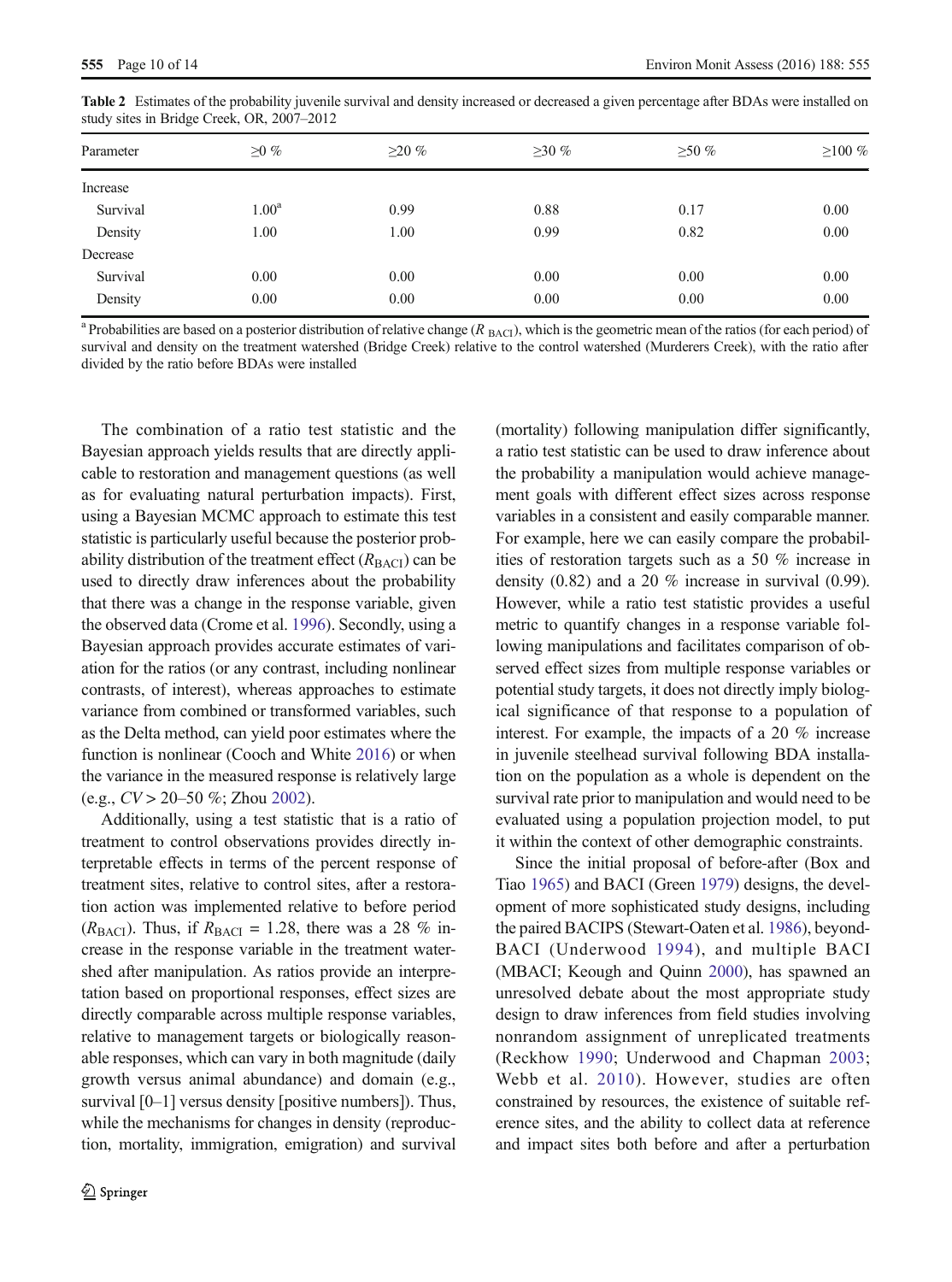occurs for a long enough time series to have power to detect a change at impact sites. These constraints can result in high rates of rejecting the null hypothesis when in fact there was no impact (type I error; Murtaugh [2002](#page-12-0)), or sometimes accepting a null hypothesis when in fact there was an impact (type II error; Benedetti-Cecchi [2001](#page-11-0)). While it does not mitigate the importance of good study design, the Bayesian approach we describe partially alleviates the concern over type I and II errors by directly estimating the probability of observing an effect size (or range of effect sizes), conditional on the observed data, as opposed to probability of observing the data (or more extreme data), conditional on a specific hypothesis and assumptions that may not be satisfied by the study design and data.

We concur with recent assertions that estimation of effect size is more important, and more informative, than significance testing for management applications (Stewart-Oaten et al. [1992](#page-13-0); Mapstone [1995](#page-12-0); Crome et al. [1996\)](#page-12-0). Manipulation of Bayesian posterior distributions allows analysts to determine the probability of observing any effect size of interest, or contrast the probability of effect sizes that differ in magnitude. For example, Bayesian approaches have been used to determine the probability that mean pH in Adirondack lakes increased by ≥10 % during a 7-year study period (Reckhow [1990\)](#page-12-0), California spotted owl populations increased or decreased by  $\geq 0$ , 30, and 50 % during a 20-year study period (Conner et al. [2013\)](#page-11-0), bird community composition changed by greater than or equal to  $-25$ , 0, and 25 % owing to logging practices (Crome et al. [1996\)](#page-12-0), and that there was a ≥75 % reduction in occupancy across sites after a hurricane (Russell et al. [2015](#page-13-0)). Thus, analyses can be readily framed to report the probability that a change of a magnitude deemed to be important to managers/policymakers has occurred. In contrast, the question asked by a classical hypothesis test is whether the test statistic calculated from the sample mean was unusual in comparison to what we would expect to calculate if there was no change. Inferences drawn about significant effect sizes from hypothesis-driven approaches can be subject to questions of biological significance and are often difficult to interpret with regard to management goals or conservation targets.

The combination of a ratio test statistic and Bayesian approach can easily be generalized to wide variety of study designs and provide an answer to the main study question—"How much impact (positive or negative) did the restoration action (or natural perturbation) have?"

While determining restoration management effects in a field setting is the main focus of this paper, the ratio and Bayesian approach could be applied to controlled experiments or treatment contrasts of other response variables as well. Primary to adapting this approach to other applications is defining the set of models that capture the study design and processes determining the response variables; in addition, this approach has the additional advantage that priors can be incorporated, if the data are available, for Bayesian analysis (see Wade [2000;](#page-13-0) Hobbs and Hooten [2015\)](#page-12-0). Indeed, manipulation of posterior distributions can facilitate inferences drawn using a ratio test statistic. For example, Kimball et al. [\(2014\)](#page-12-0) describe a split-plot designed experiment to evaluate the impacts of water and nitrogen input on percent cover of native shrubs. They provide estimates of percent native cover for different input levels, but could recast the results to describe the probability that water reduction (emulating drought conditions) decreased the percent native cover by 50 %, or some relevant ecological or management threshold. For other non-BACI study designs in less controlled field experiments, Bayesian methods have been used to describe widely ranging response variables of interest, including growth of individuals (Tanentzap et al. [2014](#page-13-0); Tang et al. [2014](#page-13-0)), occupancy of species across a landscape (Russell et al. [2009](#page-13-0)), structure of physical habitat (Wallis et al. [2008\)](#page-13-0), and biochemical makeup of terrestrial and aquatic systems (Qian et al. [2005](#page-12-0); Larssen et al. [2006;](#page-12-0) Tanentzap et al. [2014](#page-13-0)). Such models can easily be adapted to provide posterior distributions that facilitate ratio contrasts between treatment and control experimental units for either controlled experiments, as well as field studies based on non-BACI study designs.

#### Management applications

BACI designs have been used to evaluate a variety of field experiments where randomization of treatment and/or control sites is not possible (Skilleter et al. [2006](#page-13-0); Conner et al. [2007;](#page-11-0) Pitcher et al. [2009;](#page-12-0) Russell et al. [2015\)](#page-13-0). While any management action can be evaluated with this approach, we believe it has particular relevance to restoration activities. Ecologists and managers tasked with conserving wildlife species, especially those showing declining population trends, often employ habitat restoration to enhance population vital rates and increase abundance. However, the majority of restoration activities go unevaluated (Bernhardt et al.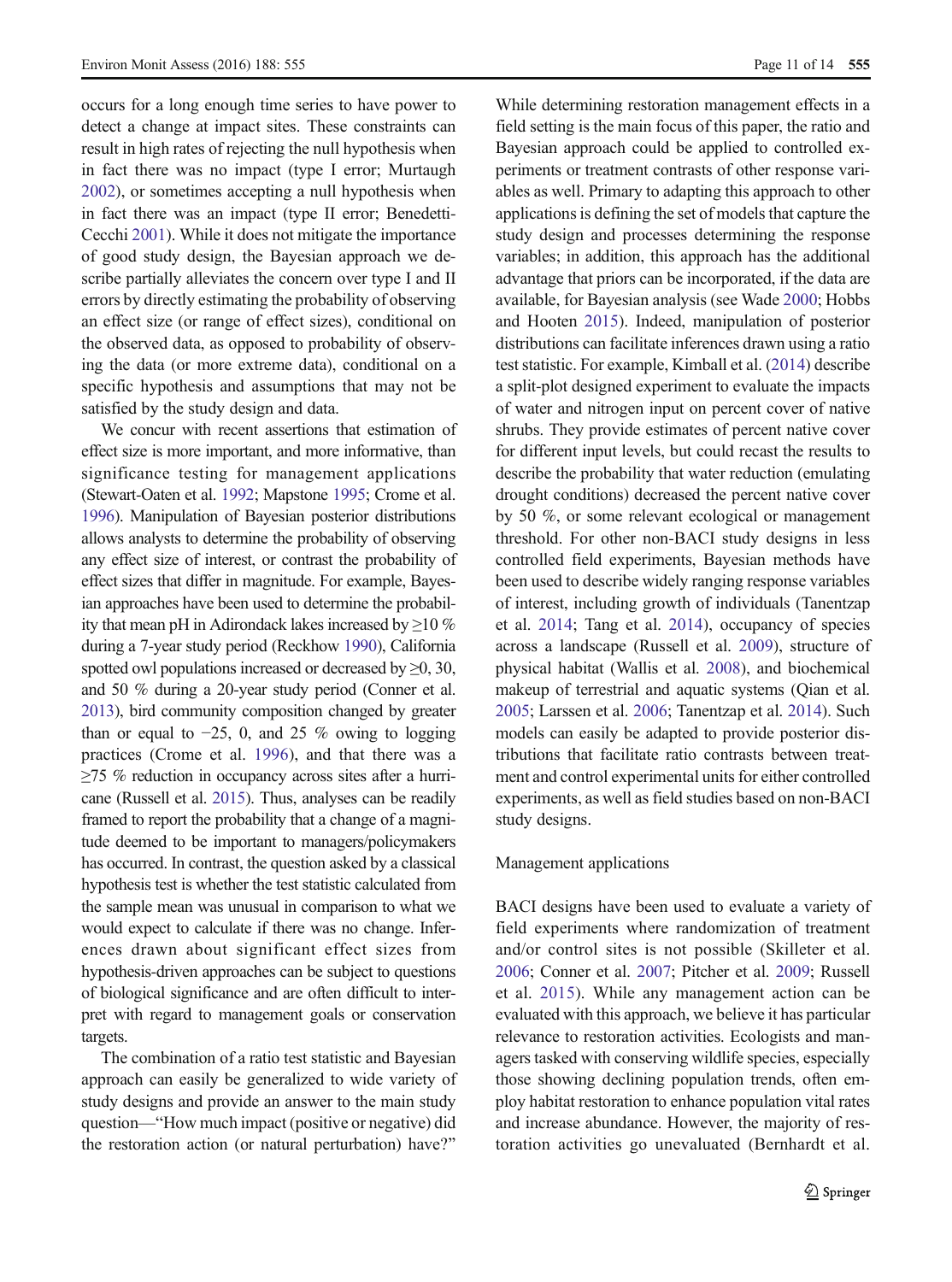<span id="page-11-0"></span>2005), while those that have been evaluated show varying degrees of success (Thompson [2006;](#page-13-0) Roni et al. [2008](#page-12-0); Stewart et al. [2009;](#page-13-0) Whiteway et al. [2010\)](#page-13-0). As a result, information is sparse as to which restoration activities recover declining populations as well as the extent to which restoration actions affect population responses. The BACI design can yield inference about impacts of restoration across broad scales (Underwood [1994](#page-13-0); Keough and Mapstone [1995;](#page-12-0) Stewart-Oaten and Bence [2001\)](#page-13-0), but to date has yet to be incorporated in many evaluations of restoration effectiveness (Miao et al. [2009\)](#page-12-0). This is particularly unfortunate because, in many cases, the planning and permitting process involved with restoration activities provide an opportunity to initiate carefully designed BACI type studies, providing a time series of data both before and after restoration activities occur. In addition, the analysis of BACI data using a Bayesian approach is particularly well suited for the evaluation of restoration effectiveness as the inferences drawn about restoration impacts can be easily understood by many stakeholders.

The combination of a ratio test statistic and Bayesian approach we outline here, in conjunction with carefully a designed BACIPS study, provides ecologists and managers with an elegant means to quantify the probability of various effect sizes of interest, which can be a useful for managers trying to balance trade-offs between costly management actions and conservation of wildlife populations. Moreover, this approach provides results that are easily understandable to ecologists, managers, and stakeholders with a nonscientific background alike. We hope this approach will be useful for field ecologists and managers involved in restoration studies, but will also have wider application for any field study that suffers from a lack of adequate randomization and replication.

Acknowledgments We thank N. Weber and I. Tattam for leading the field crews and participating in the large data collection efforts. N. Weber also provided help in data organization, management, and summarization. G. White provided stimulating discussions of random effects models. P. McHugh provided insightful comments on an earlier draft of the manuscript. This research was supported by the Bonneville Power Administration and the National Oceanic and Atmospheric Administration as part of the Integrated Status and Effectiveness Monitoring Program.

Open Access This article is distributed under the terms of the Creative Commons Attribution 4.0 International License (http:// creativecommons.org/licenses/by/4.0/), which permits unrestricted use, distribution, and reproduction in any medium, provided you give appropriate credit to the original author(s) and the source, provide a link to the Creative Commons license, and indicate if changes were made.

#### References

- Barker, R. J. (1997). Joint modeling of live-recapture, tag-resight, and tag-recovery data. Biometrics, 53, 666–677.
- Bence, J. R., A. Stewart-Oaten, and S. C. Schroeter. 1996. Estimating the size of an effect from a before-after-controlimpact paired series design.in R. J. Schmitt and C. W. Osenberg, editors. Detecting ecological impacts: concepts and applications in coastal habitats. Academic Press, San Diego, California.
- Benedetti-Cecchi, L. (2001). Beyond BACI: optimization of environmental sampling designs through monitoring and simulation. Ecological Applications, 11, 783–799.
- Bernhardt, E. S., Palmer, M., Allan, J., Alexander, G., Barnas, K., Brooks, S., Carr, J., Clayton, S., Dahm, C., & Follstad-Shah, J. (2005). Synthesizing U. S. river restoration efforts. Science, 308, 636–637.
- Bousquin, S. G., & Colee, J. (2014). Interim responses of littoral river channel vegetation to reestablished flow after Phase I of the Kissimmee River Restoration Project. Restoration Ecology, 22, 388–396.
- Bouwes, N., Weber, N., Jordan, C. E., Saunders, W. C., Tattam, I. A., Volk, C., Wheaton, J. M., and Pollock, M. M. (2016). Ecosystem experiment reveals benefits of natural and simulated beaver dams to a threatened population of steelhead (Oncorhynchus mykiss). Scientific Reports, 6, 28581.
- Box, G. E. P., & Tiao, G. C. (1965). A change in level of a nonstationary time series. Biometrika, 52, 181–192.
- Burnham, K. P., & Anderson, D. R. (2002). Model selection and multimodel inference: second edition. New York, New York, USA: Springer-Verlag.
- Carpenter, S. R., Frost, T. M., Heisey, D., & Kratz, T. K. (1989). Randomized intervention analysis and the interpretation of whole-ecosystem experiments. Ecology, 70, 1142–1152.
- Conner, M. M., Bennett, S. N., Saunders, W. C., & Bouwes, N. (2014). Comparison of tributary survival estimates of steelhead using Cormac–Jolly–Seber and Barker models: implications for sampling efforts and designs. Tranactions of American Fisheries Society, 143, 320–333.
- Conner, M. M., Keane, J. J., Gallagher, C. V., Jehle, G., Munton, T. E., Shaklee, P. A., & Gerrard, R. A. (2013). Realized population change for long-term monitoring: California spotted owl case study. The Journal of Wildlife Management, 77, 1449–1458.
- Conner, M. M., Miller, M. W., Ebinger, M. R., & Burnham, K. P. (2007). A meta-BACI approach for evaluating focal management intervention on chronic wasting disease in free-ranging mule deer. Ecological Applications, 17, 143–150.
- Cooch, E. G. and G. C. White. 2016. Program MARK: "a gentle introduction^, 14th Edition. Available at [http://www.phidot.](http://www.phidot.org/software/mark/docs/book/) [org/software/mark/docs/book/.](http://www.phidot.org/software/mark/docs/book/)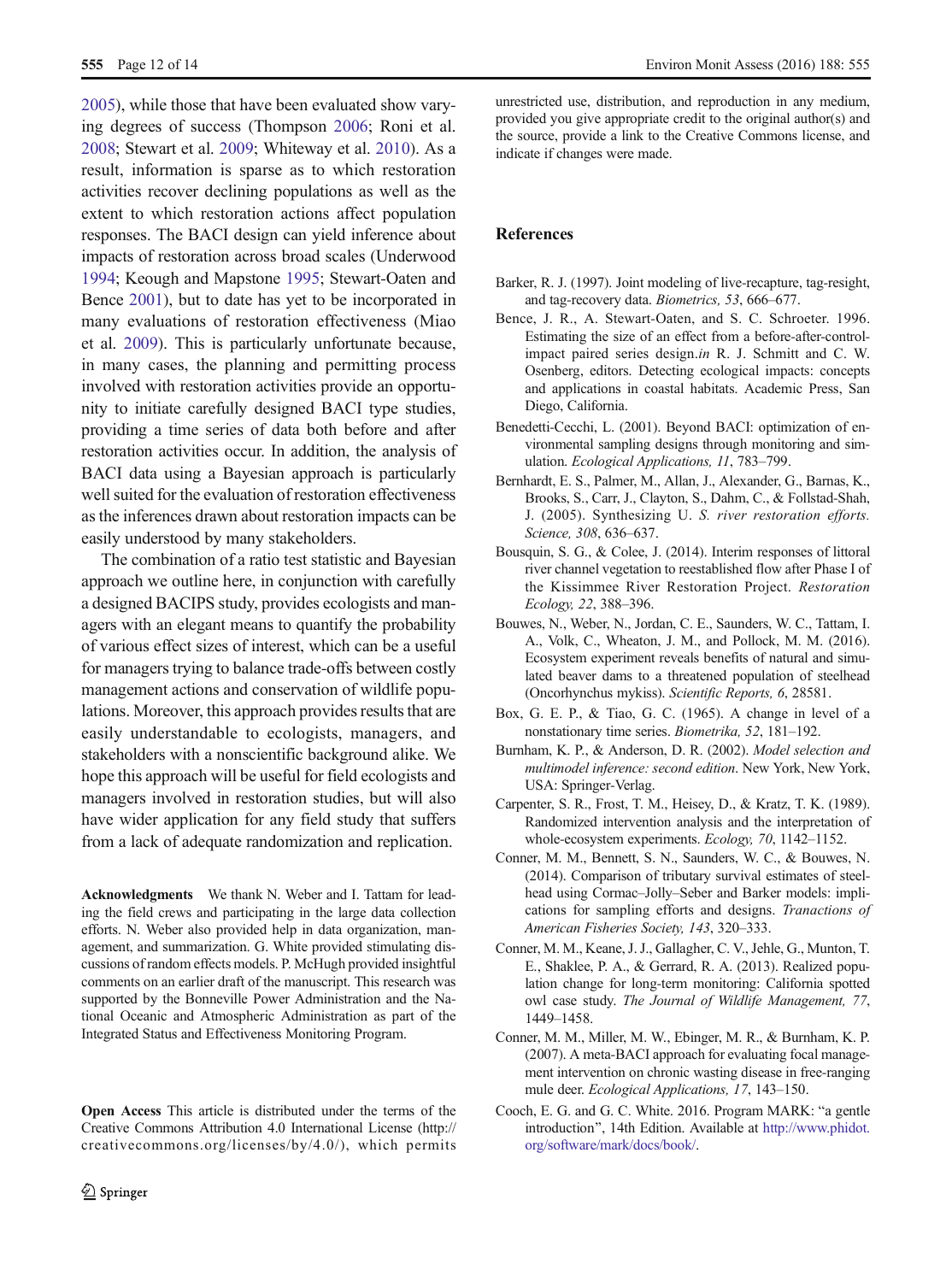- <span id="page-12-0"></span>Crome, F. H. J., Thomas, M. R., & Moore, L. A. (1996). A novel Bayesian approach to assessing impacts of rain forest logging. Ecological Applications, 6, 1104–1123.
- Desrosiers, M., Planas, D., & Mucci, A. (2006). Short-term responses to watershed logging on biomass mercury and methylmercury accumulation by periphyton in boreal lakes. Canadian Journal of Fisheries & Aquatic Sciences, 63, 1734–1745.
- Downes, B. J., Barmuta, L. A., Fairweather, P. G., Faith, D. P., Keough, J., Lake, P. S., Mapstone, B. D., & Quinn, G. P. (2002). Monitoring ecological impacts: concepts and practice in flowing waters. Cambridge, England: Cambridge University Press.
- Eberhardt, L. L. (1976). Quantitative ecology and impact assessment. Journal of Environmental Management, 4, 27–70.
- Gelman, A., Carlin, J. A., Stern, H. S., & Rubin, D. B. (2004). Bayesian data analysis (Second ed.). Boca Raton, Florida, USA: Chapman & Hall/CRC.
- Green, R. H. 1979. Sampling design and statistical methods for environmental biologists. Wiley Interscience, Chichester, England.
- Hanisch, J. R., Tonn, W. M., Paszkoswki, C. A., & Scrimgeour, G. J. (2013). Stocked trout have minimal effects on littoral invertebrate assemblages of productive fish-bearing lakes: a whole-lake BACI study. Freshwater Biology, 58, 895–907.
- Hobbs, N. T., & Hooten, M. B. (2015). Bayesian models: a statistical primer for ecologists. Princeton University Press.
- Horton, G. E., & Letcher, B. H. (2008). Movement patterns and study area boundaries: influences on survival estimation in capture-mark-recapture studies. Oikos, 117, 1131–1142.
- Keough, M. J. and B. D. Mapstone. 1995. Protocols for designing marine ecological monitoring programs associated with BEK mills. National Pulp Mills Research Program Technical Report No. 11, CSIRO, Canberra.
- Keough, M. J., & Quinn, G. (2000). Legislative vs. practical protection of an intertidal shoreline in southeastern Australia. Ecological Applications, 10, 871–881.
- Kery, M. (2010). Introduction to WinBUGS for ecologists: a Bayesian approach to regression, ANOVA, mixed models and related analyses. San Diego, CA: Academic Press.
- Kimball, S., Goulden, M. L., Suding, K. N., & Parker, S. (2014). Altered water and nitrogen input shifts succession in a southern California coastal sage community. Ecological Applications, 24, 1390–1404.
- King, R., Morgan, B. J. T., Gimenex, O., & Brooks, S. P. (2010). Bayesian analysis for population ecology. Boca Raton, FL: CRC Press.
- Larssen, T., Huseby, R. B., Cosby, B. J., Høst, G., Høgåsen, T., & Aldrin, M. (2006). Forecasting acidification effects using a Bayesian calibration and uncertainty propagation approach. Environmental Science & Technology, 40, 7841–7847.
- Lebreton, J.-D., Burnham, K. P., Clobert, J., & Anderson, D. R. (1992). Modeling survival and testing biological hypotheses using marked animals: a unified approach with case studies. Ecological Monographs, 62, 67–118.
- Louhi, P., Mäki-Petäys, A., Erkinaro, J., Paasivaara, A., & Muotka, T. (2010). Impacts of forest drainage improvement on stream biota: a multisite BACI-experiment. Forest Ecology and Management, 260, 1315–1323.
- Lunn, D. J. A., Thomas, B. N., & Spiegelhalter, D. (2000). WinBUGS—a Bayesian modelling framework: concepts,

structure, and extensibility. Statistics and Computing, 10, 325–337.

- Mapstone, B. D. (1995). Scalable decision rules for environmental impact studies: effect size, type I, and type II errors. Ecological Applications, 5, 401–410.
- Mathur, D., Robbins, T. W., & Purdy, E. L. (1980). Assessment of thermal discharges on zooplankton in Conowingo Pond, Pennsylvania. Canadian Journal of Fisheries and Aquatic Sciences, 37, 937–944.
- MATLAB\_8.0. 2012. The MathWorks, Inc., Natick, Massachusetts, USA.
- Miao, S., Carstenn, S., Thomas, C., Edelstein, C., Sindhoj, E., & Gu, B. (2009). Integrating multiple spatial controls and temporal sampling schemes to explore short- and long-term ecosystem response to fire in an everglades wetland. In S. Miao, S. Carstenn, & M. Nungesser (Eds.), Real world ecology (pp. 73–109). New York: Springer Science + Business Media.
- Muotka, T., & Syrjänen, J. (2007). Changes in habitat structure, benthic invertebrate diversity, trout populations and ecosystem processes in restored forest streams: a boreal perspective. Freshwater Biology, 52, 724–737.
- Murtaugh, P. A. (2002). On rejection rates of paired intervention analysis. Ecology, 83, 1752–1761.
- Otis, D. L., K. P. Burnham, G. C. White, and D. R. Anderson. 1978. Statistical Inference from Capture Data on Closed Animal Populations. Wildlife Monographs:3–135.
- Pitcher, C. R., Burridge, C. Y., Wassenberg, T. J., Hill, B. J., & Poiner, I. R. (2009). A large scale BACI experiment to test the effects of prawn trawling on seabed biota in a closed area of the Great Barrier Reef Marine Park, Australia. Fisheries Research, 99, 168–183.
- Pollock, M., J. M. Wheaton, N. Bouwes, C. Volk, N. Weber, and C. E. Jordan. 2012. Working with beaver to restore salmon habitat in the Bridge Creek intensively monitored watershed: Design rationale and hypotheses. U.S. Department of Commerce, NOAA, Seattle, WA.
- Pollock, M. M., Beechie, T. J., Wheaton, J. M., Jordan, C. E., Bouwes, N., Weber, N., & Volk, C. (2014). Using beaver dams to restore incised stream ecosystems. Bioscience, 64, 279–290.
- Popescu, V. D., de Valpine, P., Tempel, D., & Peery, M. Z. (2012). Estimating population impacts via dynamic occupancy analysis of before–after control–impact studies. Ecological Applications, 22, 1389–1404.
- Qian, S. S., Reckhow, K. H., Zhai, J., & McMahon, G. (2005). Nonlinear regression modeling of nutrient loads in streams: a Bayesian approach. Water Resources Research, 41.
- Reckhow, K. H. (1990). Bayesian inference in non-replicated ecological studies. Ecology, 71, 2053–2059.
- Roni, P., Hanson, K., & Beechie, T. (2008). Global review of the physical and biological effectiveness of stream habitat rehabilitation techniques. North American Journal of Fisheries Management, 28, 856–890.
- Royle, J. A., & Dorazio, R. M. (2012). Parameter-expanded data augmentation for Bayesian analysis of capture-recapture models. Journal of Ornithology, 152, 21–37.
- Royle, J. A., Dorazio, R. M., & Link, W. A. (2007). Analysis of multinomial models with unknown index using data augmentation. Journal of Computational and Graphical Statistics, 16, 67–85.